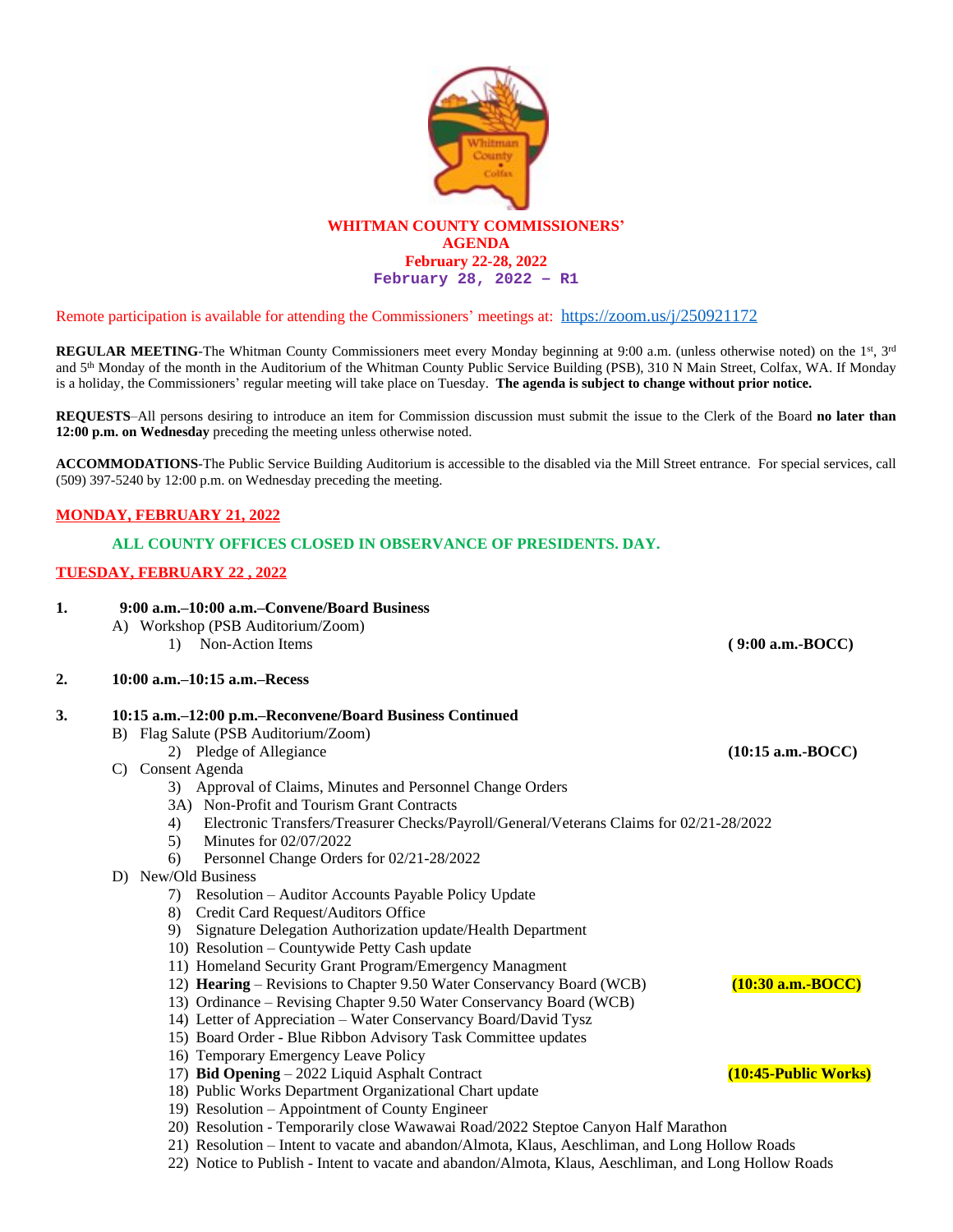## **TUESDAY, FEBRUARY 22, 2022 CON'T.**

- 23) Resolution Intent to vacate and abandon/Jessen Road
- 24) Notice to Publish Intent to vacate and abandon/Jessen Road
- 25) Division Updates
- 26) Correspondence
- 27) Pending List Reviewed
- 28) Approved Documents Signed

## **4. 12:00 p.m.– 1:30 p.m.–Recess**

**12:00 p.m.-**WSAC Virtual Assembly Zoom meeting hosted by WSAC (BOCC).

## **5. 1:30 p.m.- 3:30 p.m.–Reconvene/Workshop/Board Business Continued**

- E) Workshop (PSB Auditorium)
	- - 29) Prosecutor Staffing **(1:30 p.m.-D. Tracy)**<br>
		30) Courthouse Water Line Replacement Discussion **(B. Dean)** (B. Dean) 30) Courthouse Water Line Replacement Discussion

## **6. 3:30 p.m.–Recess**

**4:00 p.m.** – Snake River Salmon Recovery (BOCC).

#### **Wednesday, February 23, 2022**

**7:30 a.m.** – District 1 Shop meeting (Swannack). **11:00 a.m.** – Incident Team meeting (Swannack).

## **7. 1:00 p.m.- 2:00 p.m.–Reconvene/Board Business Continued**

F) Executive Session (PSB Auditorium/Conf. Room B) 31) Negotiations **( 1:00 p.m.-Campbell)**

## **8. 2:00 P.M.–COMMISSIONERS' MEETING RECESSED TO MONDAY, FEBRUARY 28, 2022.**

**3:00 p.m.** – Palouse Knowledge Corridor Strategic Planning Meeting (Handy).

## **Thursday, February 24, 2022**

**10:00 a.m.** - Martin Hall Board meeting (Swannack). **1:00 p.m.** – Courthouse Progress Meeting (Handy).

#### **Friday, February 25, 2022**

**12:00 p.m.** – Washington State Association of Counties – Legislative Steering Committee meeting (BOCC). **3:30 p.m.** – Employment Law Committee and Health Care Committee meeting (Handy).

## **Sat./Sun., February 26/27, 2022**

**4:00 p.m.** – Lincoln County Republican Central Committee Lincoln Day Dinner (Swannack).